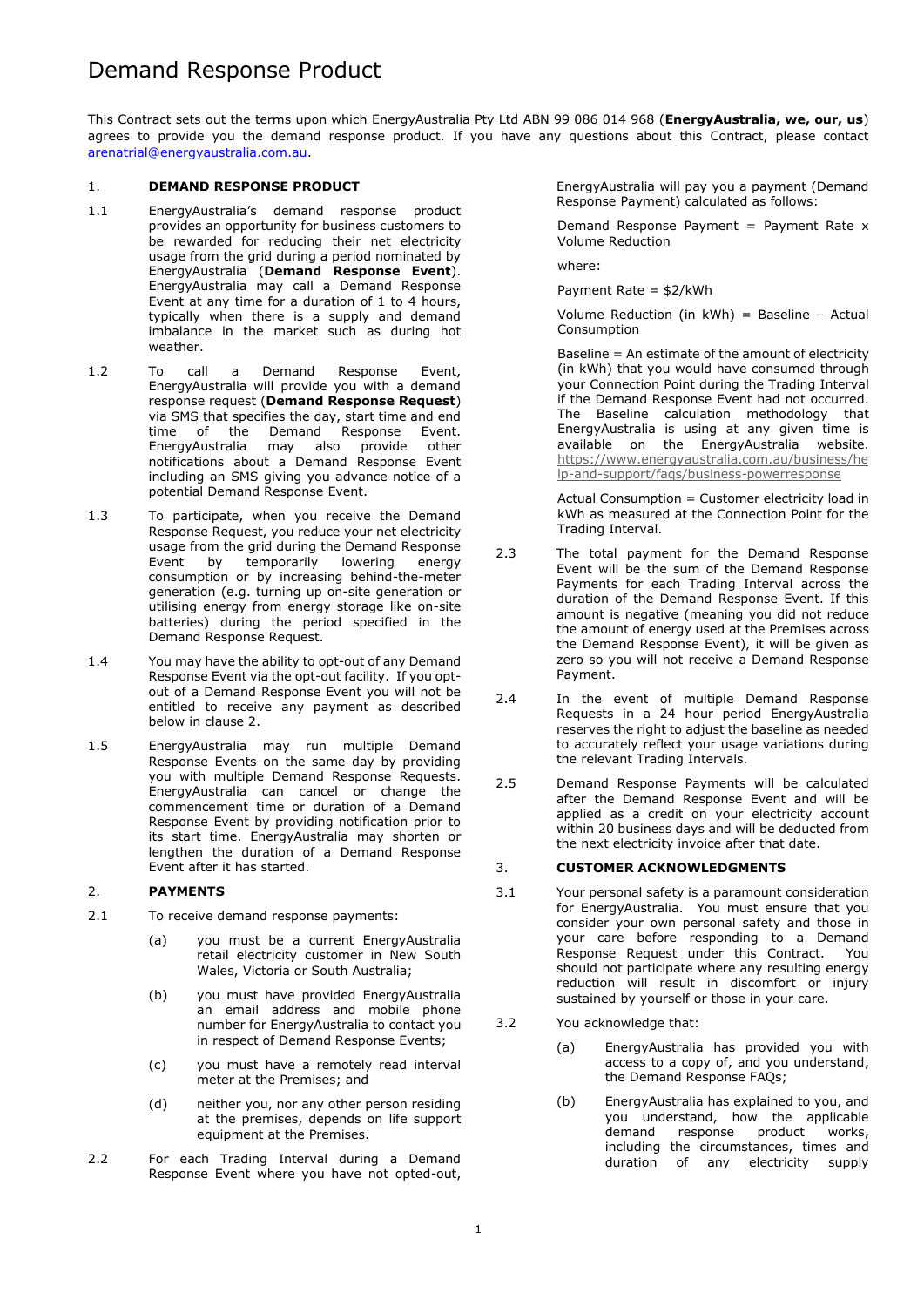interruptions to your Premises while this Contract is in effect;

- (c) EnergyAustralia has explained to you, and you understand, the need for you to consider your own specific health and safety requirements, and those of any other occupant of the Premises;
- (d) you have considered and are satisfied that any electricity supply interruptions that may result from a Demand Response Request under this Contract will not adversely affect your health or safety, or that of any other occupant of the Premises, including persons under your care;
- (e) you acknowledge that the receipt of SMS and email notifications from us is an essential element of this Demand Response Product. You consent to receiving notifications which do not include an unsubscribe facility and acknowledge that we have informed you of the methods for opting out of individual events (where applicable) or the Demand Response Product more generally; and
- (f) as the frequency of Demand Response Events will depend upon factors outside EnergyAustralia's control (including the weather and directions from relevant regulators), EnergyAustralia is not obliged to send you any Demand Response Requests under this Contract.
- 3.3 You acknowledge and agree that you are not currently participating, and will not while this Contract remains in force participate, in any other demand response program (whether or not it is the same or similar to this demand response product) offered by us or a third party in relation to the Premises without our prior written consent.

# 4. **ENERGYAUSTRALIA'S LIABILITY**

- 4.1 Under the Australian Consumer Law, consumer guarantees apply to the supply of "goods" and "services" to "consumers" (within the meaning of the Australian Consumer Law). If any such consumer guarantee applies to any goods or services we supply under this Contract then our liability (if any) for any failure to comply with that guarantee in connection with any goods or services (that are not of a kind ordinarily acquired for personal, domestic or household consumption) is limited, as far as the law permits and at our option, to resupplying the goods or services or paying for their resupply.
- 4.2 Subject to clause 4.1 and to the extent permitted by law, all conditions, warranties, guarantees, rights, remedies, liabilities or other terms implied or conferred by statute, custom or the general law that impose any liability or obligation on EnergyAustralia are expressly excluded under this Contract.
- 4.3 To the extent permitted by law, EnergyAustralia is not liable to you for any loss, harm, damage, cost or expense arising directly or indirectly under or in connection with this Contract or the performance or non-performance under this Contract and whether arising under any indemnity, statute, in

tort (for negligence or otherwise) or on any other basis in law or equity.

# 5. **YOUR PRIVACY**

- 5.1 The clauses on privacy in your Supply Contract apply to your personal information which EnergyAustralia collects under this Contract.
- 5.2 Subject to those clauses and our Privacy Policy, you consent to an EnergyAustralia third party service provider contacting you about participating in a study and/or research project, which may include an in-depth insights session with other EnergyAustralia retail electricity customers.

#### 6. **VARIATION AND TERMINATION**

- 6.1 Subject to this clause, these terms and conditions may not be varied except in writing signed by both parties.
- 6.2 EnergyAustralia reserves the right to modify the Payment Rate and the Baseline calculation methodology at any time and will notify you of material changes in writing a reasonable period before any change takes effect.
- 6.3 Either party may terminate this Contract by giving written notice to the other party, and in your case you may also terminate this Contract by unsubscribing from the demand response product in the manner made available to you. If the Contract is terminated by written notice under this clause, the Contract will end 14 days from the date of the written notice. If the Contract is terminated by you unsubscribing in the manner made available to you then the Contract will end and we will generally stop sending you program notifications within 24 hours of you unsubscribing but you acknowledge and agree that you may continue to receive program notifications from us for up to 14 days after unsubscribing.
- 6.4 Unless otherwise agreed, termination of this Contract does not terminate your Supply Contract nor any other agreement between you and EnergyAustralia.
- 6.5 If your Supply Contract ends, this Contract also terminates with effect from the same date.
- 6.6 Termination of this Contract does not affect any entitlements to Demand Response Payments that arose before termination.

### 7. **GST**

- 7.1 Words defined in the *A New Tax System (Goods and* Services Tax) Act 1999 (Cth) have the same meaning in this clause.
- 7.2 The Demand Response Payments or any other consideration under this Contract includes any GST payable on that supply.

#### 8. **MULTISITE CUSTOMERS**

- 8.1 Where your Supply Contract covers multiple Premises, this Contract applies to each of those Premises, subject to this clause.
- 8.2 EnergyAustralia may specify that some or all of your Premises is part of a particular Demand Response Event by including those details in the SMS referred to in clause 1.2 (if no particular